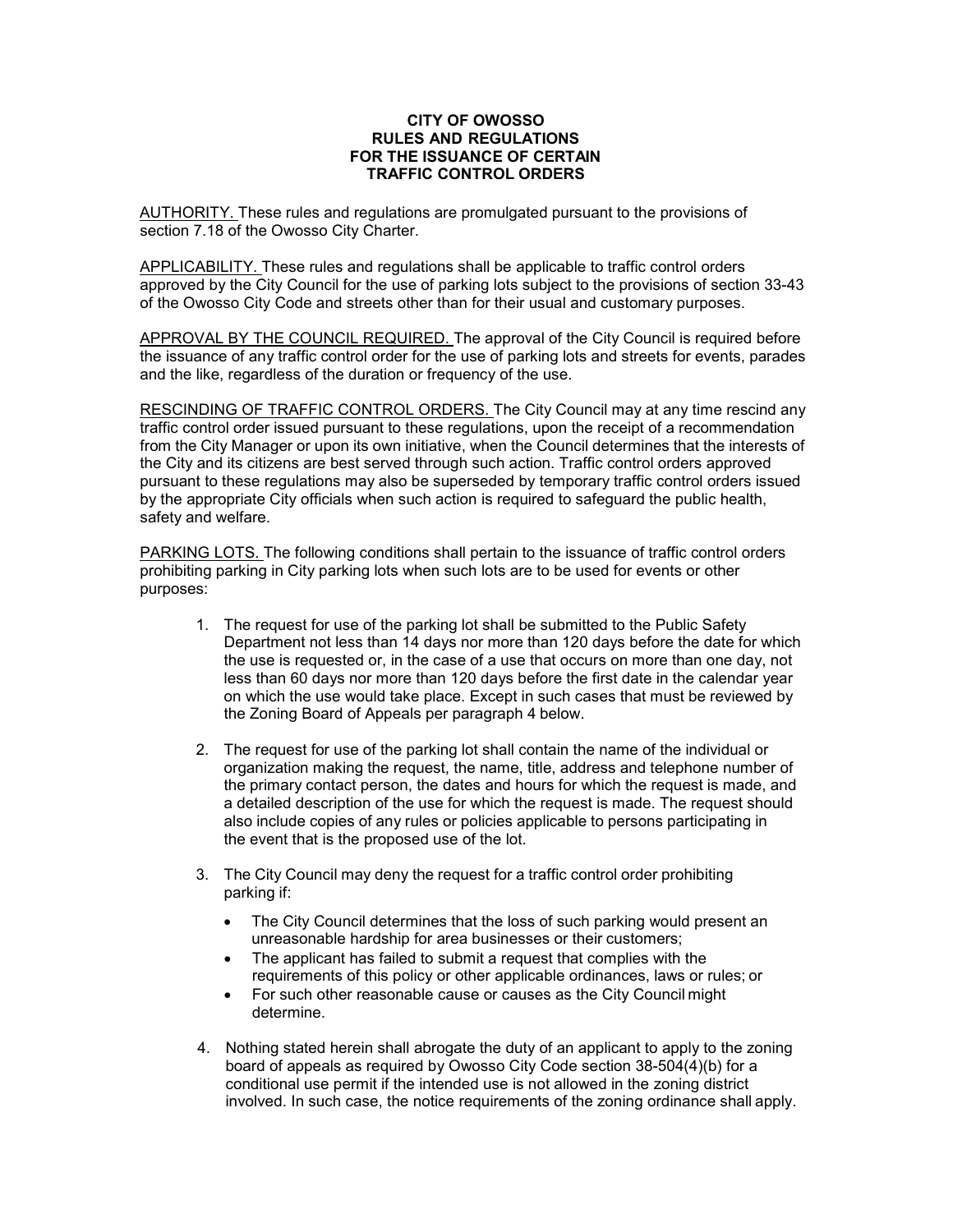PARADES AND SIMILAR EVENTS. The following conditions shall pertain to the issuance of traffic control orders regulating parking and traffic necessary to permit parades, foot races, walka-thons and similar events on public streets.

- 1. The request for the event shall be submitted to the Public Safety Department not less than 14 days nor more than 120 days before the date for which the use is requested.
- 2. The request for the event shall contain the name of the individual or organization making the request, the name, title, address and telephone number of the primary contact person, the dates and hours for which the request is made, and a detailed description of the use for which the request is made. The request should also include copies of any rules or policies applicable to persons participating in the event.
- 3. The City Council may deny the request for a traffic control order regulating parking and traffic for a proposed event if:
	- The City Council determines that such regulations would represent an unreasonable hardship for motorists, pedestrians and property owners and occupants that might be affected by the event;
	- The City Council determines that the duration of the event or the frequency of occurrence of similar events would represent an unreasonable hardship for motorists, pedestrians, and property owners and occupants that might be affected by the event or events.
	- The applicant has failed to submit a request that complies with the requirements of this policy or other applicable ordinances, laws or rules; or
	- For such other reasonable cause or causes as the City Council might determine.
- 4. Approval by the City Council of a request for a traffic control order shall not diminish in any way the obligations of event organizers and participants to comply with applicable provisions of City ordinances and state law pertaining to the use of street rights-of-way, nor shall such approval eliminate the requirement to apply for and obtain the necessary permits for the occupancy and use of street rights-of-way issued by the City Engineer.

APPEAL PROCEDURE. Rules and policies applicable to events and activities organized in such a manner as to constitute an invitation to members of the general public to participate in the event or activity shall comply with all applicable local, state and federal laws and regulations and shall include, at a minimum, a process for appealing decisions that have the effect of denying participation or imposing limitations on participation beyond those generally applicable to all other participants.

COSTS FOR MAINTENANCE, REPAIRS, UTILITIES AND SECURITY. The City Manager shall have the authority to impose charges for the costs of maintenance and repair of City properties and facilities, for the use of utilities and for the provision of security associated with events and activities for which traffic control orders are issued when such costs exceed the costs associated with the ordinary public use of such properties and facilities. The City Manager may require a deposit be paid or a bond be submitted to cover such costs before issuance of the requested traffic control order.

HOLD HARMLESS AND INDEMINIFICATION. The submission of a request by an individual or organization for a traffic control order pursuant to these rules and regulations shall constitute an agreement to indemnify and hold the City and its officers and employees harmless from any and all liability arising from the event or activities for which the request is made.